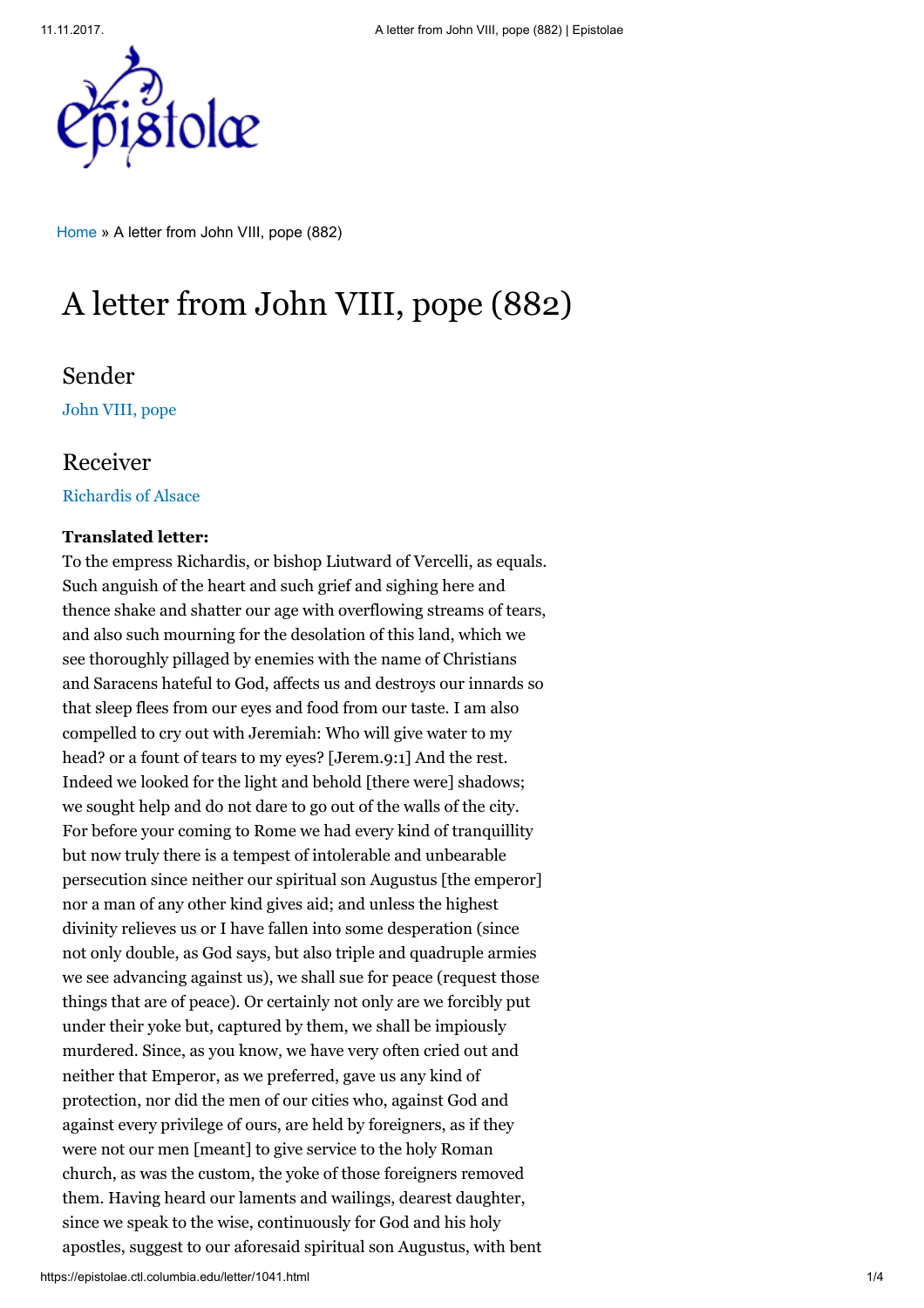knee, that he relieve the calamity of his holy mother, with all its necessities entirely either lost or certainly suspended, and averting its crushing or rather ruin, swiftly before we perish, confer the aid or give us suitable counsel without delay: since our life is no use to us and in this extreme situation, though we do not desire it, yet death offers itself plainly in view.

Also we ask you to show the highest benevolence to the present Peter venerable bishop in whom we have great confidence, our most beloved servant, and grant him as directed from such a see, a place of familiarity with the most agreeable lord Augustus, and applying that trust deeply to him as if to ourselves, let those things which he has conveyed by words be carried out by deeds with your zeal. And this too we pray that those things which we have committed to him for that bishop at Ticino, expounding the necessities to the Emperor, whose spirit is disturbed against him, by your urging let whatever it was be completely effaced. And to this same bishop to be treated piously may the propitiating imperial spirit give, since he proffered these things not stubbornly or against imperial dignity but led by the zeal of God he did not wish to come back ineffectual to us.

Lastly, worshipper of Christ and lovable daughter to God, we accept with difficulty that though we have begged many times, we have been able to give no remedy to our spiritual daughter Angelberga through you, and with her exile lifted, bring her back to blessed Peter the apostle. Whence now we especially beg that for the love of God and us the holy apostolic see be honored in this. And as the said emperor promised equally with you she would be brought back from the captivity in which she was wrongly held safe and sound. Since after she has been commended to us and committed to the care of the protector blessed Peter the apostle, once she has come back, one could have, believe us, no sinister suspicion about her.

### Original letter:

RICCARDI Augustae, seu LIUTWARDO Vercellensi episcopo, a paribus.

Tanta cordis angustia tantusque dolor et gemitus hinc et inde cum irriguis lacrymarum rivulis nostram aetatem quatiunt et conquassant, tantusque etiam luctus pro desolatione terrae istius, quam jam funditus a Christiani nominis inimicis et Deo odibilibus Saracenis depraedatam cernimus, nos afficit et intima nostra dissolvit, ut et somnus ab oculis et a gustu cibus effugiat. Etiam cum Jeremia decantare compellor: Quis dabit capiti meo aquam? aut oculis meis fontem lacrymarum? (Jer. IX.) Et reliqua. Siquidem exspectavimus lucem, et ecce tenebras; quaesivimus adjutorium, et muris Urbis egredi non audemus. Nam ante vestrum Romam adventum qualiscunque nobis erat tranquillitas; modo vero intolerabilis et importabilis persecutionis exstat tempestas, quia neque spiritalis filius noster Augustus, neque alicujus alterius gentis homo nobis confert auxilium; et nisi divinitas summa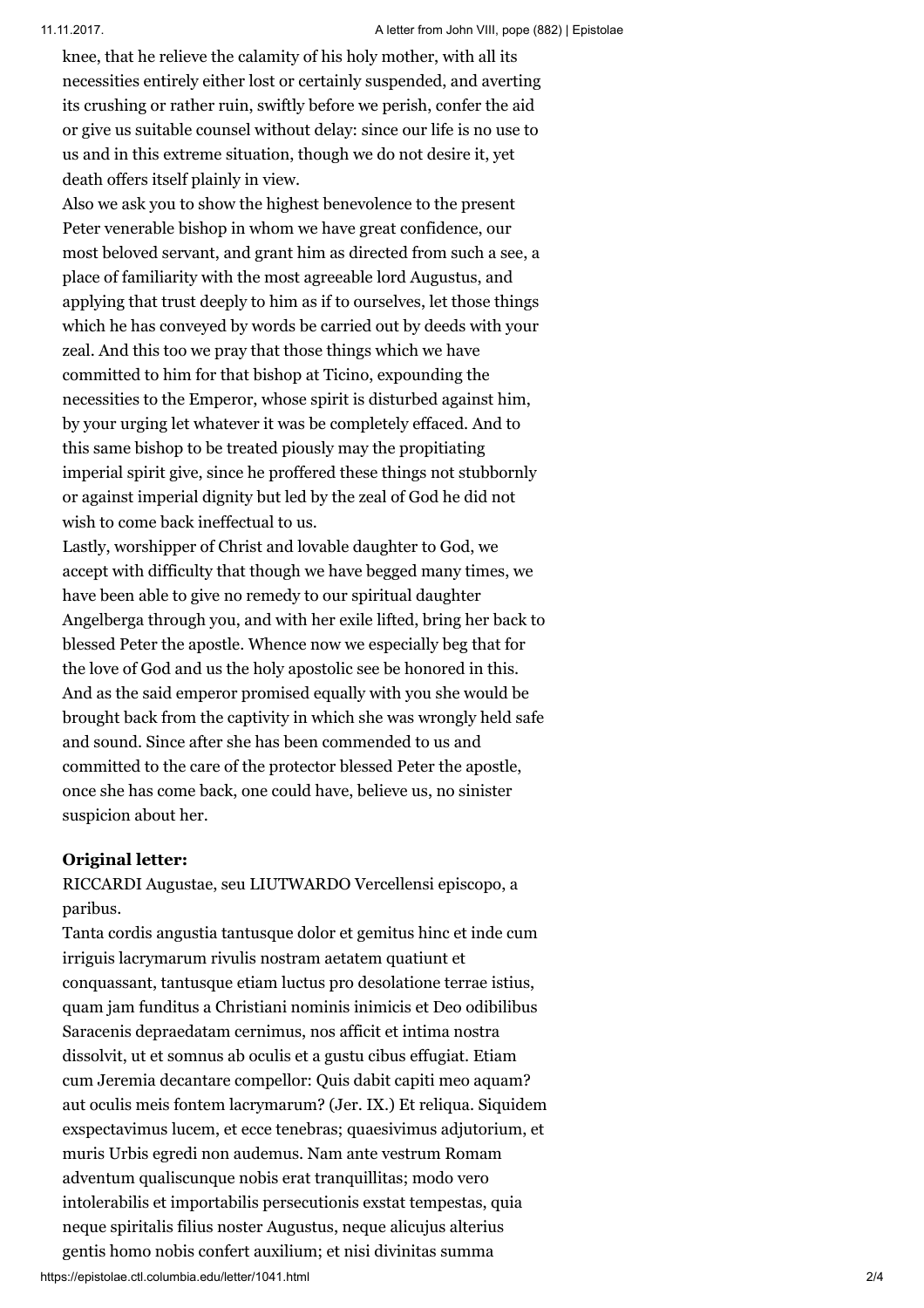subveniat, aut in desperationem aliquam lapsi (quia non solum duplum, sicut Dominus dicit, sed etiam triplum et quadruplum exercitum contra nos venire conspicimus), ea quae pacis sunt postulabimus. Aut certe non solum jugo illorum coacti subdemur, sed etiam ab eis capti impie jugulabimur. Quia, sicut scitis, saepissime reclamavimus, et neque ipse Augustus, ut praetulimus, qualemcunque defensionem nobis exhibuit, neque homines civitatum nostrarum, qui contra Deum et contra omne privilegium nostrum ab alienigenis, ac si nostri non fuerint, detinentur, ad servitium sanctae Romanae Ecclesiae faciendum, sicut solitum erat, ab eorumdem alienigenarum jugo subtraxit. His ergo, charissima filia, clamoribus ac ululatibus nostris auditis, quia sapientibus loquimur, continuo propter Deum et propter sanctos ejus apostolos, jam dicto spiritali filio nostro Augusto, flexo poplite, suggere ut, omnibus omnino necessitatibus aut omissis aut certe suspensis, sanctae matris suae calamitati subveniat, et conculcationem, imo perditionem illius advertens, antequam pereamus, citissimum conferat adjutorium, aut congruum sine mora donet consilium: quia vita nostra nobis non prodest, et in extremo positi, etiamsi non optaremus, jam mors se palam praebet videndam. Praesenti quoque Petro venerabili episcopo valde nobis credulo, et dilectissimo familiari nostro summam benevolentiam, quaesumus, exhibe, et ei utpote a tanta sede directo, familiaritatis locum apud domnum Augustum congruentissimum tribue, atque ut nobismetipsis illi credulitatem penitus adhibens, ea quae verbis retulerit, studio tuo operibus impleantur. Sed et hoc deprecamur ut pro eo quod apud Ticinum eodem episcopo ea quae nos illi commiseramus, ipsi Augusto necessaria exponente, animus illius contra hunc est turbatus, tua instantia quidquid illud fuerit omnino aboleatur. Et ad hunc eumdem episcopum pie tractandum imperialis animus placabilis in cunctis reddatur, quoniam non haec contumaciter aut contra Augustalem dignitatem protulerat, sed zelo Dei ductus ad nos inefficax redire nolebat. Postremo Christi cultrix et Deo amabilis filia, moleste accipimus, cur multoties deprecantes, spiritali filiae nostrae Angelbergae nullam per vos potuimus conferre medelam, ut dissoluto exsilio, ad sanctum Petrum apostolum eam reducere faceremus. Unde etiam nunc summopere deprecamur ut pro amore Dei et nostro sancta sedes apostolica de hoc honoretur. Et sicut jam dictus Augustus vobiscum pariter repromisit, a captivitate, qua frustra tenetur, salva et incolumis reducatur. Quia postquam nobis quibus fuerat commendata et defensioni sancti Petri apostoli protectoris sui commissa, reddita fuerit, nullam de ea sinistram quis habere poterit, crede nobis, suspicionem.

### Historical context:

https://epistolae.ctl.columbia.edu/letter/1041.html 3/4 First the pope complains about the dire straits of Rome, besieged by Christian and Saracen enemies, and laments the lack of help from the emperor. He commends his envoy, a bishop, who carries the letter. Then he asks her help in freeing the dowager empress